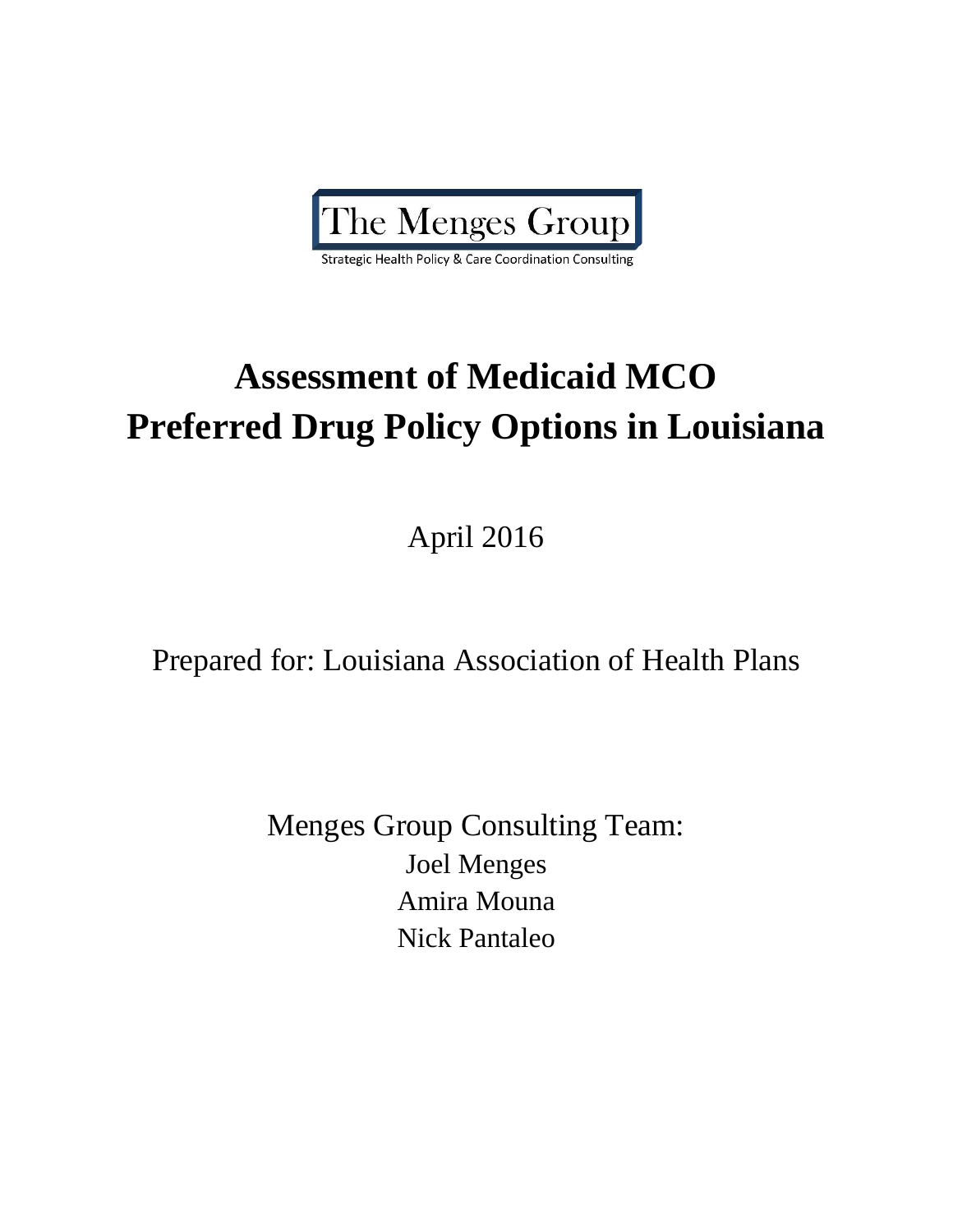# **Table of Contents**

| $\mathbf{L}$ |                                               |  |
|--------------|-----------------------------------------------|--|
|              | II. Aggregate Cost Per Prescription Analyses4 |  |
|              |                                               |  |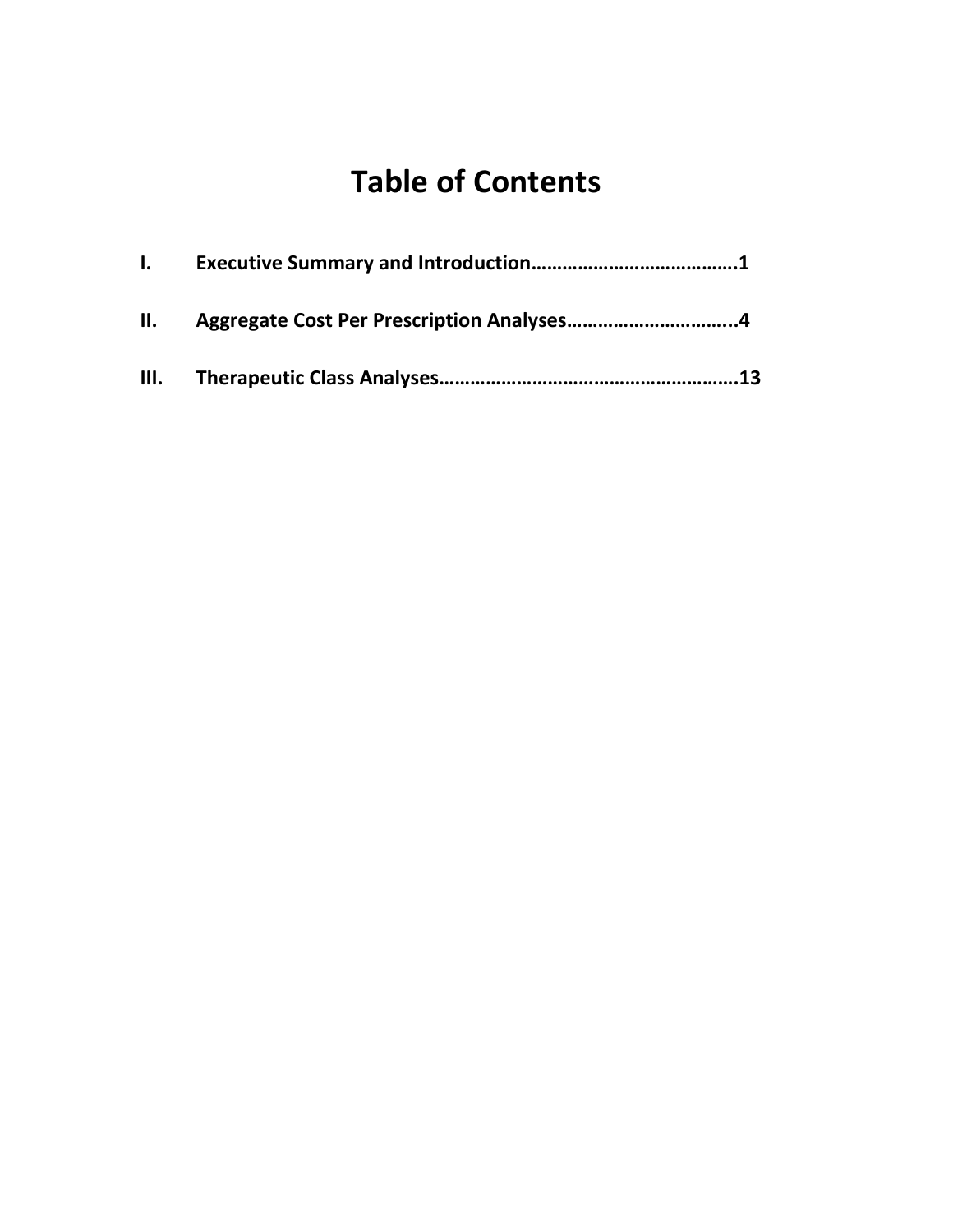# **I. Executive Summary and Introduction**

#### **A. Overview**

Louisiana's Medicaid MCOs paid for approximately 90% of the state's Medicaid prescriptions as of September 2015. Louisiana has achieved significant Medicaid prescription drug savings by allowing its managed care organizations (MCOs) to utilize an MCO-derived preferred drug list (PDL) in designated therapeutic classes that collectively represent more than 60% of Medicaid's prescription volume. Legislation has been proposed to take the PDL content responsibility away from the MCOs and shift it to a single state-administered and state-determined PDL. The Louisiana Association of Health plans has engaged The Menges Group to assess the fiscal impacts of this potential policy change.

#### **B. Key Findings**

The most significant findings from our analyses are summarized below.

- **1. A change to a uniform, State-administered PDL would be costly to Louisiana's Medicaid program and its taxpayers.**
	- The PDL responsibility should not be transitioned back to the State. This would represent a significant and costly step backwards for the Bayou Health program. We estimate that by transitioning to a state-operated PDL, Louisiana would experience an overall net annual Medicaid cost increase of approximately \$40 million, representing an added State Funds cost of nearly \$15 million.
	- Across the four year timeframe 2017-2020, the additional net Medicaid costs would total \$165 million, of which \$62 million would be required in additional State Funds.

#### **2. National tabulations of each state's Medicaid prescriptions demonstrates importance of focusing on drug mix rather than rebates.**

 States that control the Medicaid PDL entirely are not performing well in terms of net cost per prescription. These states tend to pay more for prescriptions up-front (e.g., with greater use of brand products), and then seek to recoup that adverse cost differential through accessing relatively large rebates. Our analyses demonstrate that the states that are faring best with net (post-rebate) costs are predominantly those that have the highest generic dispensing rates and lowest initial (pre-rebate) costs. During FFY2014, the average net cost per prescription among the 17 states comprising the "top third" in terms of rebates per Medicaid prescription, \$43.09, was 32% *above* the corresponding average net cost of the 17 states that had the most favorable generic dispensing rate (\$32.72).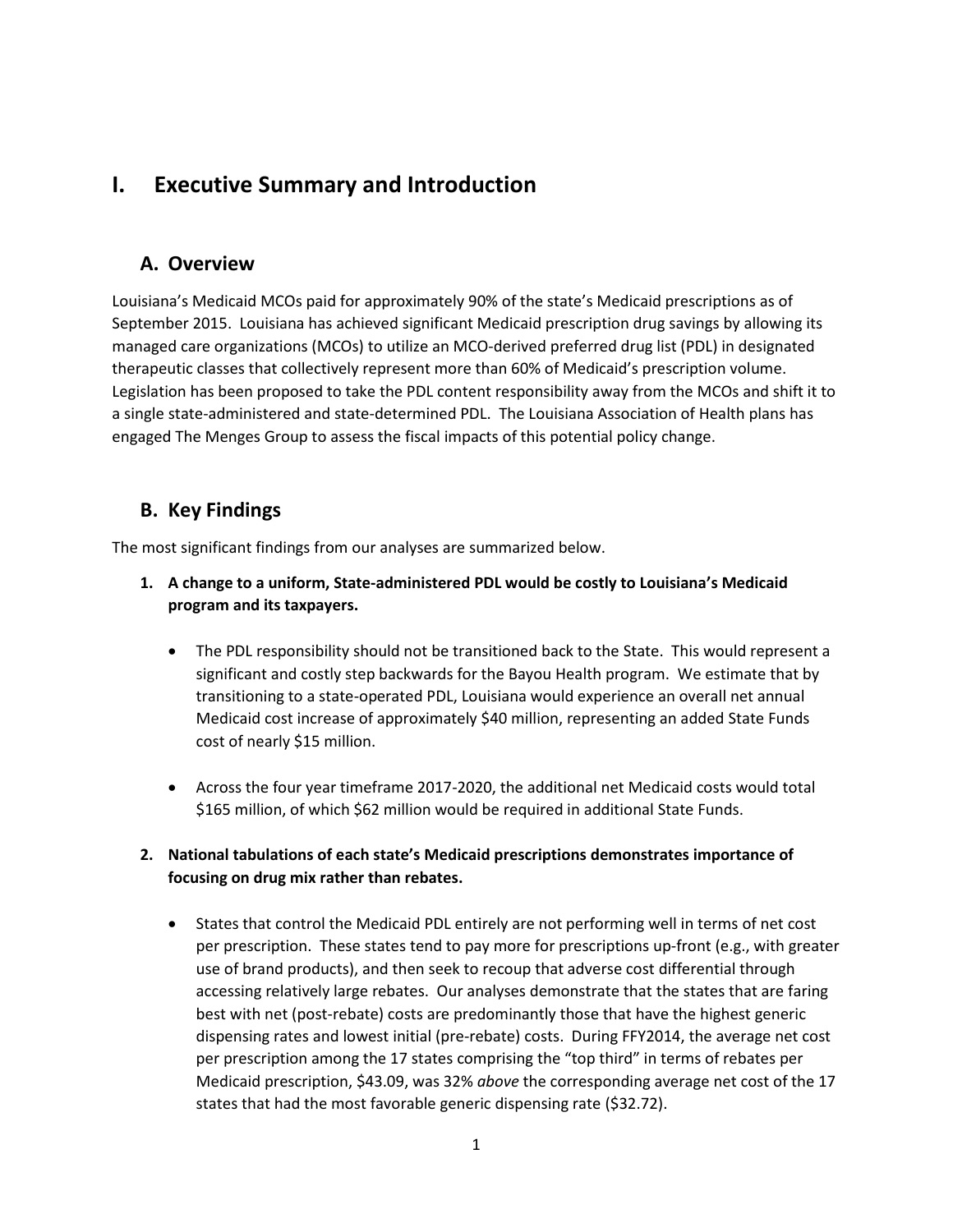• The above two groups of 17 states had no overlap – states need to choose whether to focus on achieving an optimal drug mix or on rebate maximization. The two approaches conflict with one another, and the focus on optimal drug mix has been resoundingly shown to yield superior net cost outcomes.

#### **3. Therapeutic class level analyses further demonstrate the Bayou Health MCOs' capability to successfully manage pharmacy costs.**

- Across the 20 therapeutic classes with Louisiana's largest Medicaid prescription volume, the MCO setting delivered pre-rebate costs 29% below Louisiana's Medicaid FFS results.
- A related finding across these 20 therapeutic classes was the Bayou Health MCOs achieved a generic dispensing rate of 81%, six percentage points above Louisiana's performance in the Medicaid FFS setting in these same drug classes (75%).

#### **4. The programmatic advantages of using a State-administered PDL are modest at best.**

- Programmatically, the key argument typically made in favor of a uniform, stateadministered PDL is ease of administration for prescribing physicians and pharmacists. However, Medicaid pays for only approximately 15% of population-wide prescriptions, and creating "uniformity" with the Medicaid PDL does not change the number of PDLs that are in use for other managed care plans (such as commercial or Medicare Part D) which pay for 85% of all prescriptions. Medicare Part D and private insurance have no path to PDL uniformity. Thus, the prescriber and pharmacy community will need to work with several dozen PDLs regardless of what the Bayou Health program does.
- In addition, the organizations serving Medicaid often serve other Louisiana populations, such as Aetna and United Healthcare. Creating different PDLs for different members of the same health insurance organization can confuse the provider community rather than simplify their administrative burden.
- In the other direction, the Bayou Health MCOs are able to create and nimbly modify PDLs. Their acumen in this arena, which is documented in this report, would be forfeited under the proposed policy change. Any efforts made by the State to "take back" from the MCOs management of the PDL runs directly counter to the entire concept of Bayou Health – which enlists the health plans to coordinate care effectively using their own unique skill sets and creating competition in the Medicaid marketplace. The prescription drug benefit has been singled out in the policymaking arena in an odd way with the uniform PDL proposal. For example, no parallel "initiatives" are being considered in any state to create uniform prior authorization requirements across the Medicaid MCOs for diagnostic tests or inpatient care.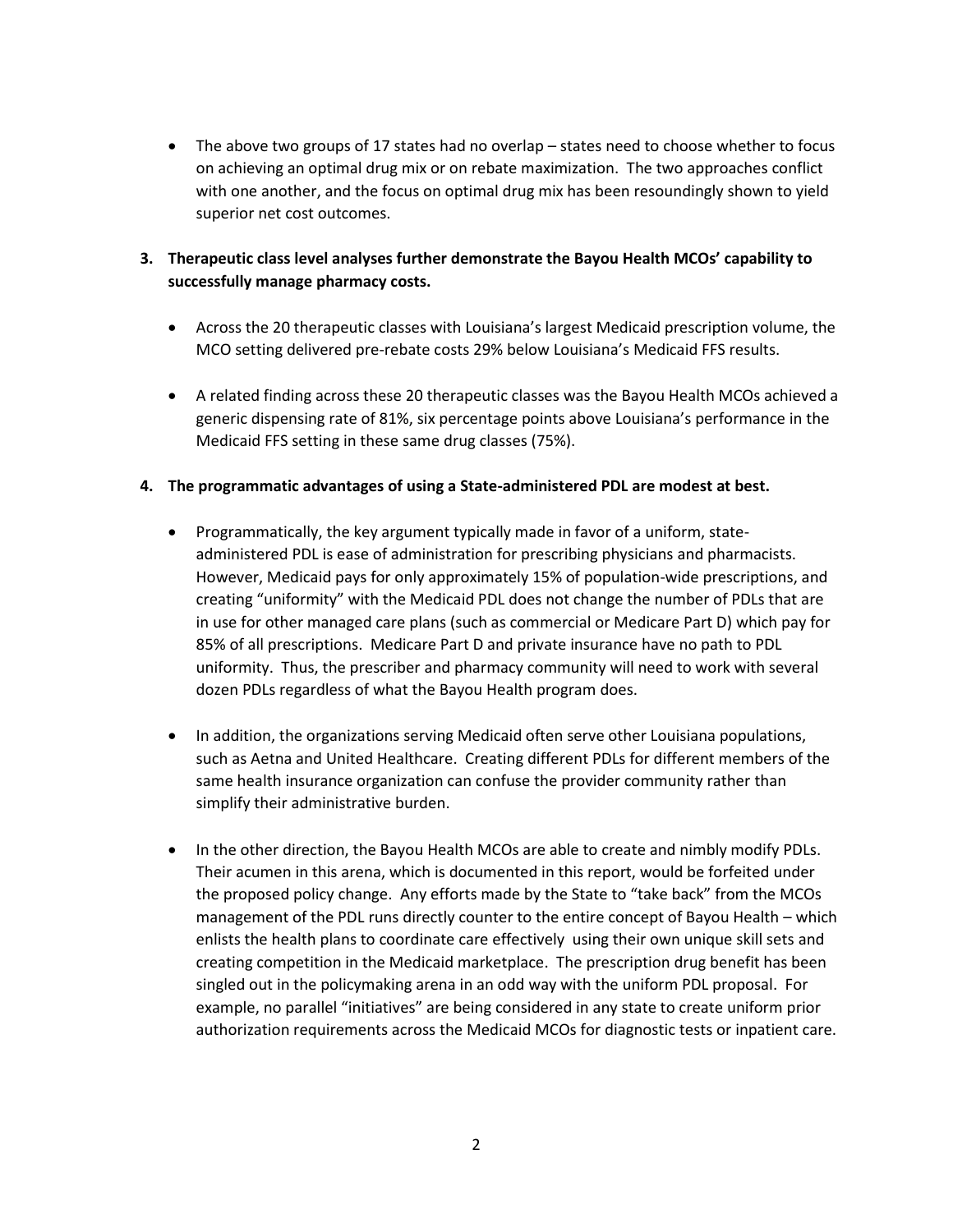### **C. Summary of Approach**

Our assessment of Louisiana's Medicaid prescription drug costs has two major components:

- a) Statewide Cost Per Prescription: Data were available that allowed for an accurate comparison between Louisiana's average costs per Medicaid prescription on a net (post-rebate) basis and every other state. These analyses are presented in Section II. We are also able to quantify the degree to which a drug mix focus (e.g., extensive use of generics) versus a rebate-focused strategy is yielding the most favorable net costs within state Medicaid programs. PDL latitude is needed in Louisiana to optimize the use of generic medications. Louisiana is now achieving favorable net costs per prescription in the pharmacy benefit (with the 19<sup>th</sup> lowest costs in the nation in Federal Fiscal Year 2015) but still has some opportunity for improvement with generics. Louisiana ranked 28<sup>th</sup> among states in its use of generics as a percentage of all Medicaid prescriptions during FFY2015, although by the last fiscal quarter of FFY2015 this ranking had improved to 17<sup>th</sup>.
- b) Therapeutic Class Assessments: Data were tabulated in Section III at the therapeutic class level to permit a more detailed assessment of where Louisiana is achieving its currently favorable net costs per prescription.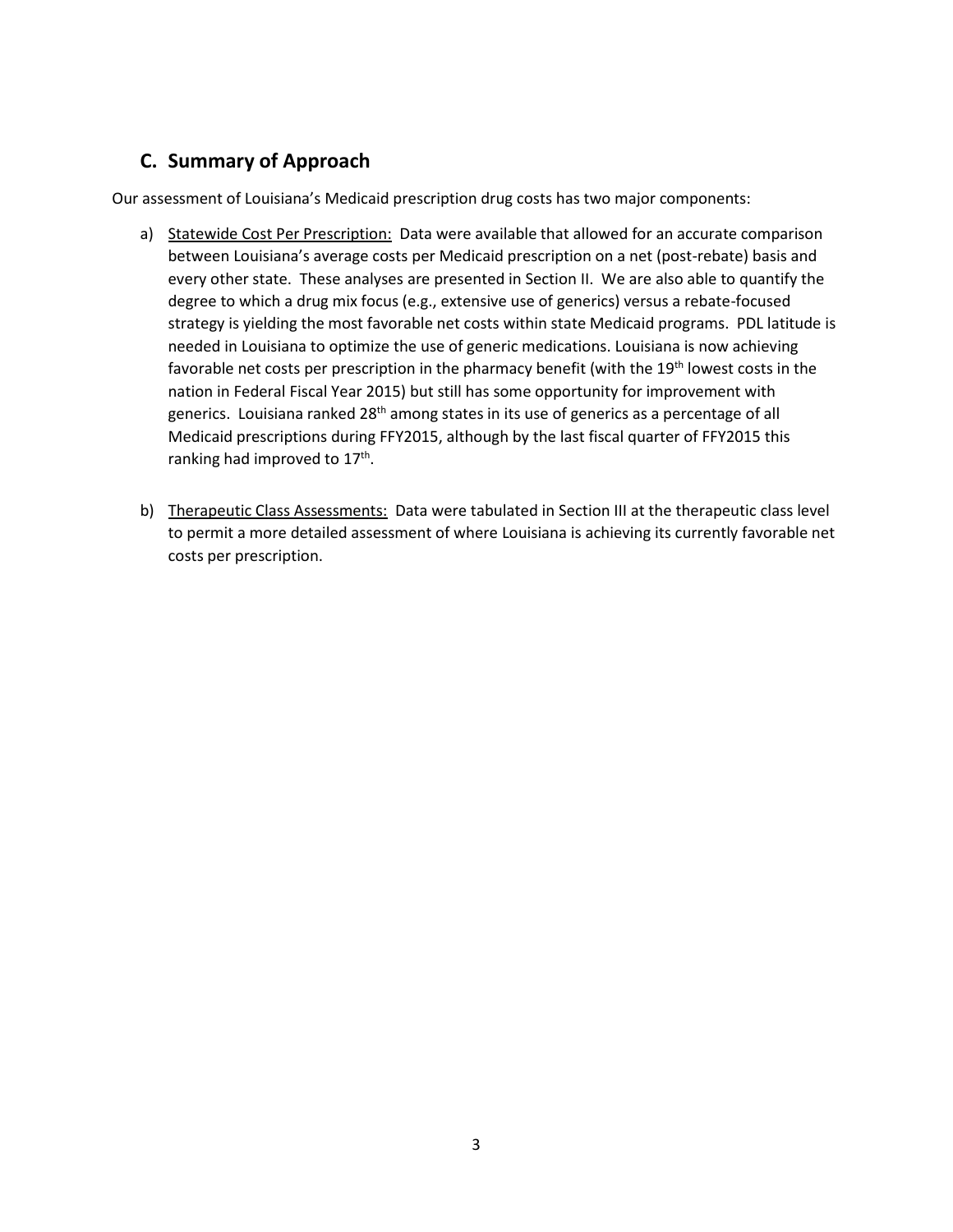# **II. Aggregate Cost Per Prescription Analyses**

## **A. Analytical Approach and Data Sources**

The cost per prescription for every state's Medicaid program was assessed for federal fiscal years (FFY) 2013-2015, on both a pre-rebate and a post-rebate basis. This statistic was derived for the entirety of each state's Medicaid population with the exception of dual eligibles, for whom Medicare Part D serves as the primary payer for prescriptions. CMS publishes the State Drug Utilization Files, quarterly data by national drug code (NDC) for each state and for every Medicaid prescription. This source conveys the volume of prescriptions and the corresponding Medicaid amount paid. The data rows include an indicator for drugs paid in the fee-for-service setting and those paid by managed care organizations (MCOs). A separate CMS data source, the CMS 64 Reports, captures the Medicaid prescription drug rebates each state receives in each federal fiscal year. The reported rebates include both the ACA's statutory rebates as well as any supplemental rebates the state and its MCOs negotiate with drug manufacturers. Together, these two data sources allow for tabulating each state's Medicaid initial (prerebate) costs per prescription, rebates per prescription, and the net (post-rebate) cost per prescription.

The net cost per prescription statistic serves as a useful measure of how cost-effectively the pharmacy benefit is being managed within each state's Medicaid program by reflecting the mix of medications being filled.<sup>1</sup> This is important because within a given health condition there can be significant price variations between many different clinically effective drugs. This statistic also captures all statutory rebates required for each drug, as well as the outcomes of states' and Medicaid MCOs' efforts to negotiate supplemental rebates from drug manufacturers.

# **B. Summary of Findings**

 $\overline{a}$ 

In FFY2015, Louisiana had the 19<sup>th</sup> lowest net Medicaid cost per prescription in the country, with its cost slightly below the nationwide average. Louisiana's statistics and national ranking on a variety of measures are shown in Exhibit 1.

While Louisiana performed in the "middle of the pack" during 2013 and 2014 in terms of net Medicaid costs per prescription, the state vaulted from  $31^{st}$  to  $19^{th}$  from FFY2014 to FFY2015 in terms of net costs per prescription.

 $1$  Given that multiple medications are often clinically effective, but that these alternative drugs often have significantly different costs, managing the "mix of medications" successfully involves steering volume towards the lowest-cost, clinically effective product through the preferred drug list (PDL) and related utilization management processes. This includes using generics in lieu of brands where appropriate, but also includes using relatively lowcost brands (when a brand drug is most cost-effective) and relatively low-cost generics (when a generic drug is most cost-effective).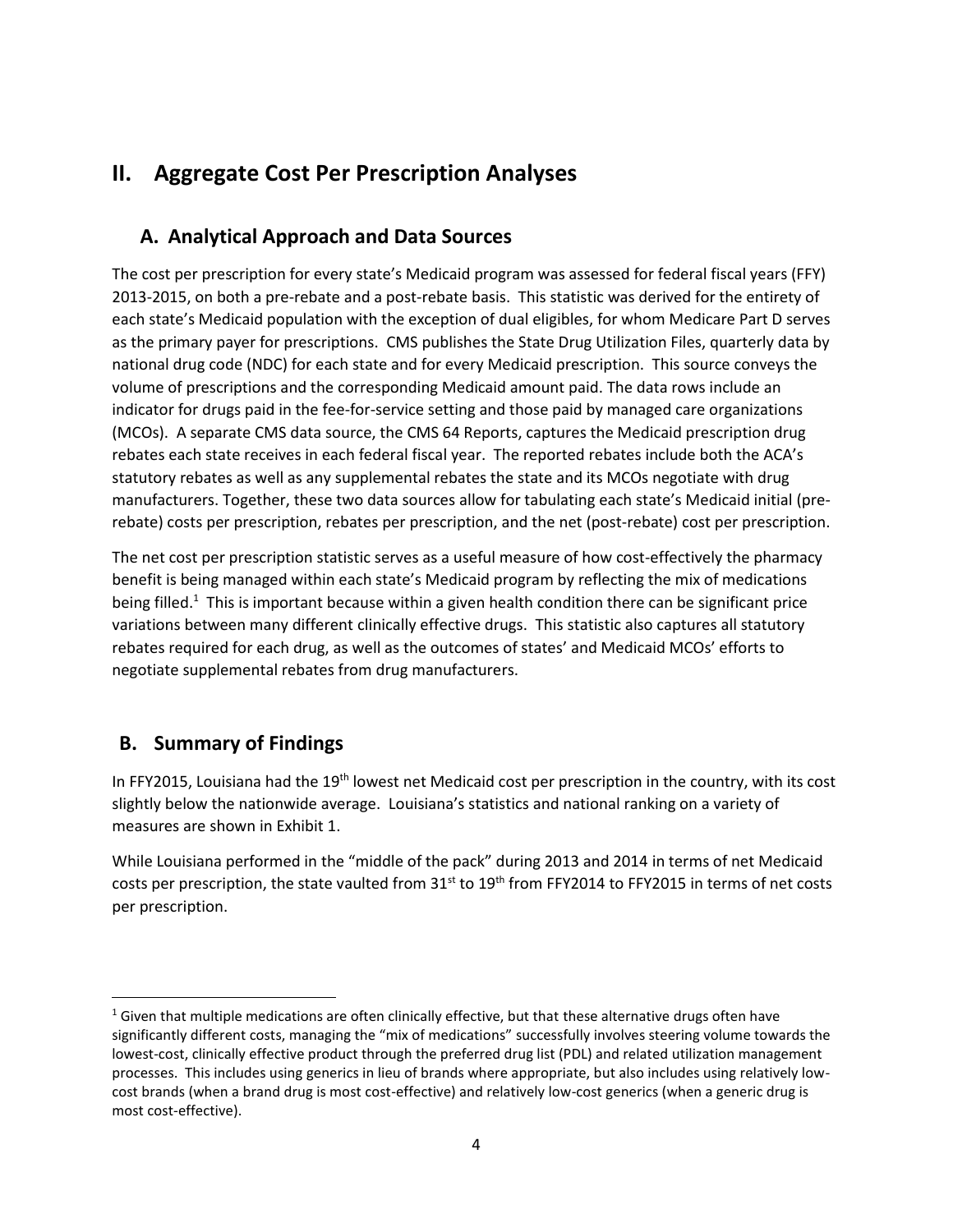| % of Prescriptions<br><b>Paid by Medicaid</b><br><b>Net Post-Rebate Cost Per Prescription</b><br><b>MCOs</b> |           |            |                                                                  |                                                                            |           |            |  |  |
|--------------------------------------------------------------------------------------------------------------|-----------|------------|------------------------------------------------------------------|----------------------------------------------------------------------------|-----------|------------|--|--|
| <b>Federal</b><br><b>Fiscal Year</b>                                                                         | Louisiana | <b>USA</b> | LA % of USA                                                      | Louisiana Rank<br><b>Among All State</b><br>(plus District of<br>Columbia) | Louisiana | <b>USA</b> |  |  |
| 2013                                                                                                         | \$33.46   | \$33.40    | 100.2%                                                           | 24th lowest                                                                | 40.4%     | 52.2%      |  |  |
| 2014                                                                                                         | \$40.46   | \$37.37    | 108.3%                                                           | 31st lowest                                                                | 42.8%     | 55.2%      |  |  |
| 2015                                                                                                         | \$38.50   | \$41.00    | 93.9%                                                            | 19th lowest                                                                | 63.8%     | 62.5%      |  |  |
| July-Sep 2015*                                                                                               | \$36.84   | \$45.91    | 80.2%                                                            | not available                                                              | 89.5%     | 63.7%      |  |  |
|                                                                                                              |           |            | * Assumes same average percentage rebate as for full fiscal year |                                                                            |           |            |  |  |

|  |  | Exhibit 1. Medicaid Prescription Drug Statistical Overview, Louisiana & USA, FFY 2013-2015 |  |  |
|--|--|--------------------------------------------------------------------------------------------|--|--|
|--|--|--------------------------------------------------------------------------------------------|--|--|

Louisiana's net costs per Medicaid prescription decreased by \$3.62 (or 9.0%) from the FFY 2014 average to the most recent available quarter (July – September of 2015). Nationwide during these same timeframes, average net Medicaid costs per prescription *increased* by \$8.54 (or 22.8%). We would attribute Louisiana's enormous recent achievement to the transition of the Medicaid population into the Bayou Health MCOs. These health plans paid for 89.5% of Medicaid's prescriptions during the months of July-September 2015. This marked more than a doubling of MCO-paid prescription volume during FFY 2015 -- at the beginning of the fiscal year, Bayou Health enrollment was much smaller and the MCOs collectively paid for 42% of statewide Medicaid prescriptions.

The MCOs were required in the new contract effective February 2015 to implement an unusual PDL arrangement in Louisiana, whereby they needed to collaboratively develop a single PDL for several key therapeutic classes, which all the health plans would utilize across their Bayou Health enrollees. The plans developed this over the six month period as required in the contract with implementation in October 2015.

The recent performance of Louisiana's Medicaid MCOs demonstrates the health plans' ability to manage the PDL effectively, notwithstanding their being required to do so in a uniform and collaborative manner that differs from their typical individual operational pharmacy benefits management processes.

Louisiana lowered its net Medicaid costs per prescription in FFY 2015 primarily by managing the mix of medications at the front end, as evidenced in Exhibit 2. Louisiana's initial payments to pharmacies, prerebate, were 11<sup>th</sup> lowest in the nation during FFY 2015. As of the most recent quarter available, Louisiana's initial payments to pharmacies per Medicaid prescription were 25.2% below the USA average.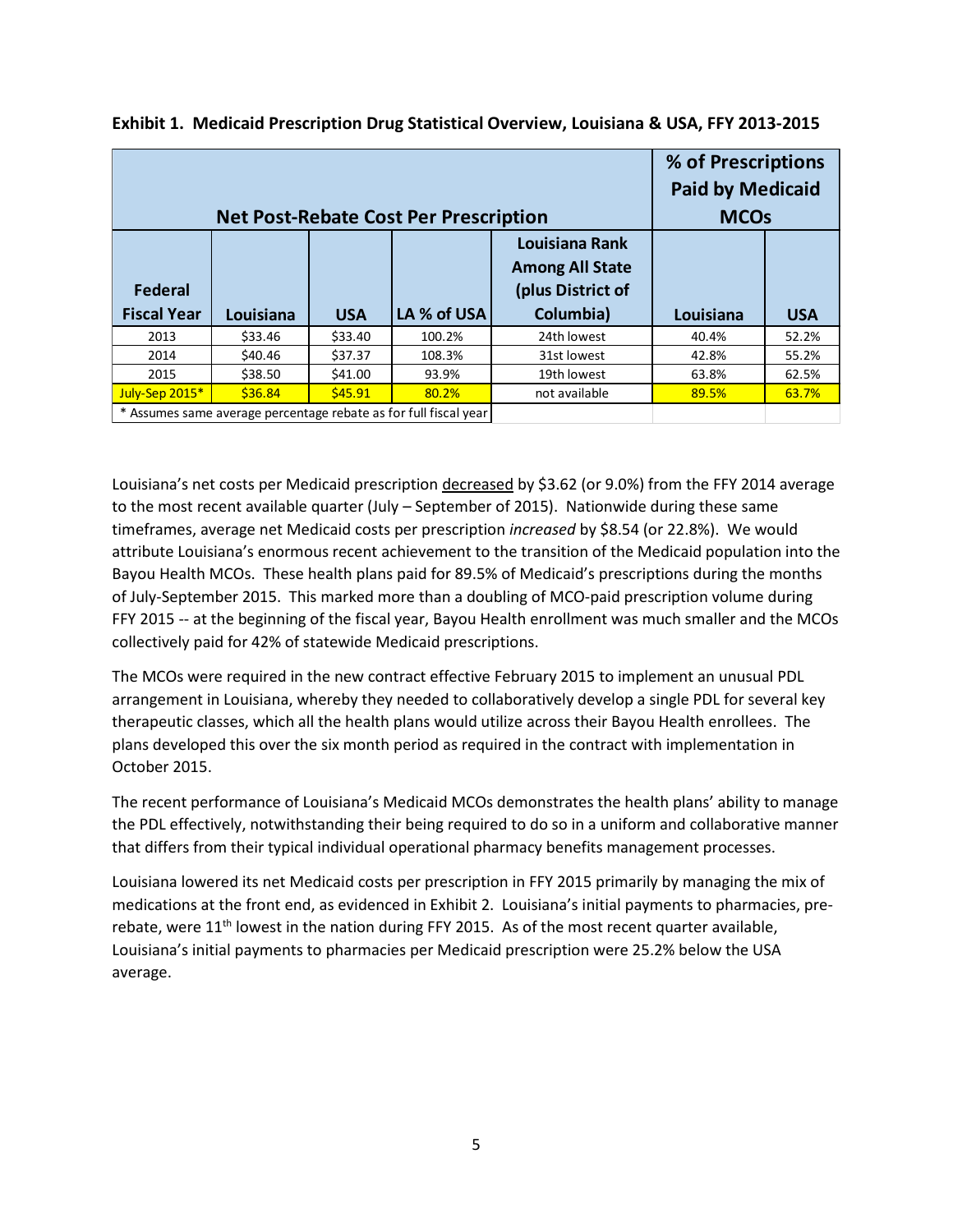|                                      |           |            | Initial Cost Per Prescription (pre-rebate) |                                                                                    |
|--------------------------------------|-----------|------------|--------------------------------------------|------------------------------------------------------------------------------------|
| <b>Federal</b><br><b>Fiscal Year</b> | Louisiana | <b>USA</b> | LA % of USA                                | <b>Louisiana Rank</b><br><b>Among All States</b><br>(plus District of<br>Columbia) |
| 2013                                 | \$69.68   | \$66.30    | 105.1%                                     | 30th lowest                                                                        |
| 2014                                 | \$73.14   | \$72.38    | 101.1%                                     | 33rd lowest                                                                        |
| 2015                                 | \$68.30   | \$78.08    | 87.5%                                      | 11th lowest                                                                        |
| July-Sep 2015                        | \$65.35   | \$87.42    | 74.8%                                      | not available                                                                      |

**Exhibit 2. Initial (Pre-Rebate) Costs Per Medicaid Prescription, Louisiana and USA, 2013-2015**

Several states are adopting a strategy in Medicaid of paying more for prescriptions at the front end, and seeking to offset that initial excess through enhanced rebates. (This approach is not working well, as demonstrated below in Exhibit 5 and the ensuing narrative.) Louisiana has successfully moved in the opposite direction. Exhibit 3 conveys that Louisiana's rebates per Medicaid prescription in FFY 2015 were less than only 8 other states and decreased by 12.7% from FFY 2014 to the July-September 2015 calendar quarter (the most recent time period available). During this same timeframe, nationwide Medicaid rebates per prescription increased by 18.6%.

Louisiana's MCOs have not focused on securing optimal rebates, but rather on achieving an optimal net cost. This primarily requires driving volume to lower-cost products on the front-end and securing whatever rebates are associated with those medications.

| <b>Rebates Per Prescription</b>      |           |            |                                                                  |                                                                            |  |  |  |
|--------------------------------------|-----------|------------|------------------------------------------------------------------|----------------------------------------------------------------------------|--|--|--|
| <b>Federal</b><br><b>Fiscal Year</b> | Louisiana | <b>USA</b> | LA % of USA                                                      | Louisiana Rank<br><b>Among All State</b><br>(plus District of<br>Columbia) |  |  |  |
| 2013                                 | \$36.22   | \$32.89    | 110.1%                                                           | 17th highest                                                               |  |  |  |
| 2014                                 | \$32.68   | \$35.00    | 93.4%                                                            | 36th highest                                                               |  |  |  |
| 2015                                 | \$29.80   | \$37.07    | 80.4%                                                            | 43rd highest                                                               |  |  |  |
| July-Sep 2015*                       | \$28.52   | \$41.51    | 68.7%                                                            | not available                                                              |  |  |  |
|                                      |           |            | * Assumes same average percentage rebate as for full fiscal year |                                                                            |  |  |  |

**Exhibit 3. Average Rebates Per Medicaid Prescription, Louisiana and USA, 2013-2015**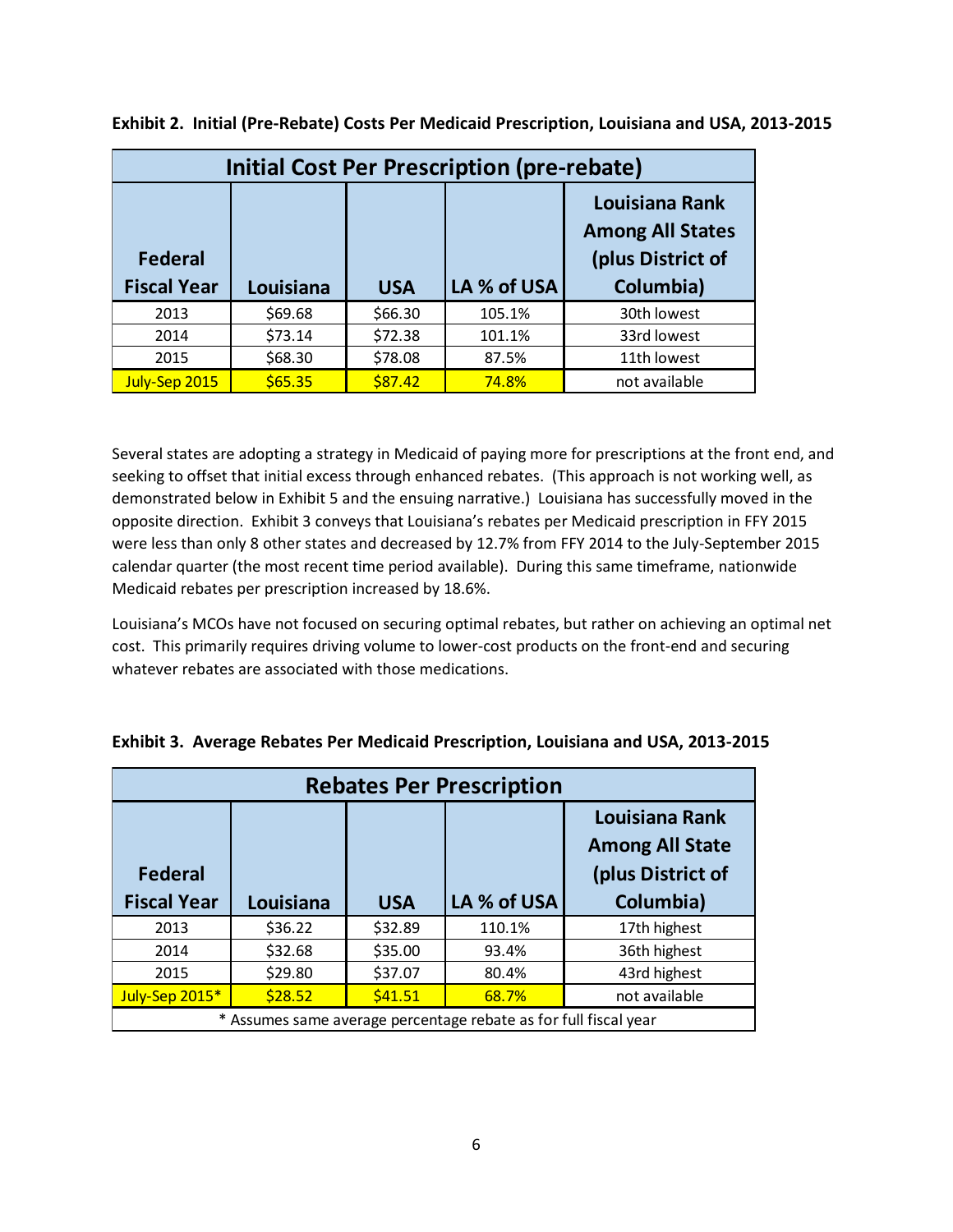Exhibit 4 conveys the percentage of overall Medicaid prescriptions filled with a generic drug. Louisiana's performance in this area lagged behind the USA average in all three full years assessed, but as of the most recent calendar quarter Louisiana outperformed the national average with regard to the generic dispensing rate. Again, this is almost certainly attributable to the dramatic growth in the proportion of the state's Medicaid prescriptions paid by MCOs that occurred over the course of FFY 2015).

|                    | <b>Generic Percentage of Prescriptions</b> |            |                   |  |
|--------------------|--------------------------------------------|------------|-------------------|--|
|                    |                                            |            | Percentage        |  |
|                    |                                            |            | <b>Point</b>      |  |
|                    |                                            |            | <b>Difference</b> |  |
| <b>Federal</b>     |                                            |            | (Louisiana        |  |
| <b>Fiscal Year</b> | Louisiana                                  | <b>USA</b> | minus USA)        |  |
| 2013               | 75.9%                                      | 79.5%      | $-3.6%$           |  |
| 2014               | 78.6%                                      | 80.7%      | $-2.1%$           |  |
| 2015               | 81.0%                                      | 81.5%      | $-0.4%$           |  |
| July-Sep 2015      | 82.7%                                      | 81.9%      | 0.8%              |  |

|  |  |  | Exhibit 4. Generic Usage, Louisiana and USA Overall, FFY 2013 - 2015 |  |
|--|--|--|----------------------------------------------------------------------|--|
|  |  |  |                                                                      |  |

Louisiana's generic usage statistics in Exhibit 4, while trending favorably, do suggest that further prescription drug savings opportunities exist. With 90% of the Medicaid prescriptions now paid by Medicaid MCOs, and with these organizations achieving greater generic dispensing rates in other states where they serve Medicaid populations and have latitude to implement their own PDLs, we anticipate that Louisiana can improve upon its 19<sup>th</sup> place status among states during FFY 2015 in achieving low net Medicaid costs per prescription. Louisiana seems poised to become one of the nation's very best pharmacy management performers.

Exhibit 5 provides a detailed comparison of different groups of states, focusing on FFY 2014 Medicaid costs per prescription. The 50 states plus the District of Columbia were divided into "thirds" to assess collective state performance across several dynamics (e.g., overall size/purchasing power, generic dispensing rates, rebates per prescription, PDL latitude, etc.)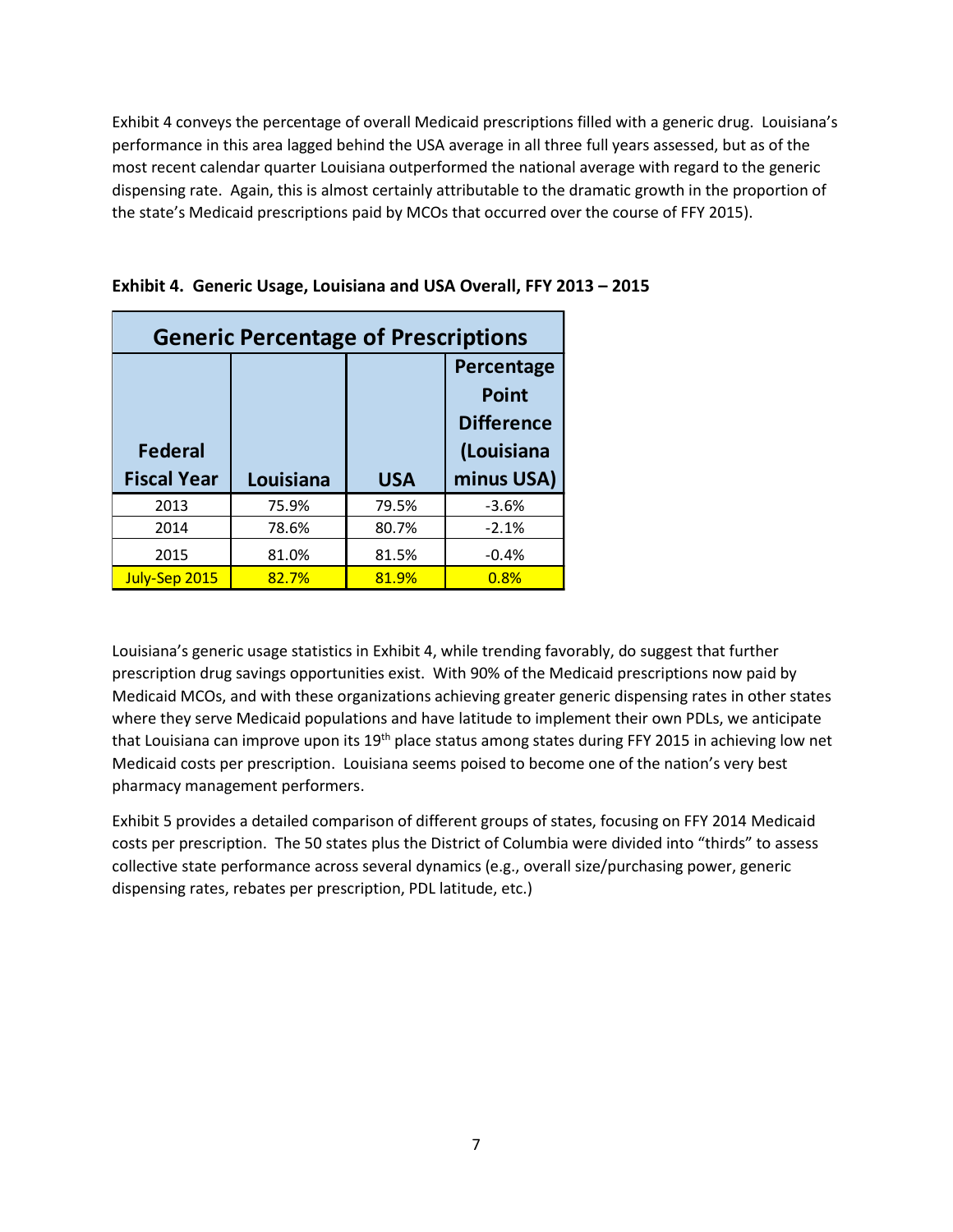|                                                             | <b>Net Post-</b>    |                          |                     |              |                           |                      |
|-------------------------------------------------------------|---------------------|--------------------------|---------------------|--------------|---------------------------|----------------------|
|                                                             | <b>Rebate Costl</b> |                          |                     | Rebates as   | <b>Generics as</b>        | % of Medicaid        |
|                                                             | Perl                | <b>Initial Cost Perl</b> | <b>Rebates Perl</b> | % of Initial | % of Total                | <b>Prescriptions</b> |
| <b>State Group</b>                                          | <b>Prescription</b> | <b>Prescription</b>      | <b>Prescription</b> |              | <b>Cost Prescriptions</b> | Paid by MCOs         |
| <b>Groups of States with Net Costs Below US Average</b>     |                     |                          |                     |              |                           |                      |
| <b>States in Top Third, Net Cost Per Prescription</b>       | \$29.42             | \$58.95                  | \$29.53             | 50.1%        | 82.5%                     | 64.5%                |
| <b>States in Top Third, Generic % of All Prescriptions</b>  | \$32.72             | \$63.71                  | \$30.99             | 48.6%        | 82.8%                     | 67.8%                |
| <b>States in Top Third, % of Prescriptions Paid by MCOs</b> | \$34.48             | \$67.36                  | \$32.88             | 48.8%        | 81.6%                     | 82.1%                |
| 30 States (plus District of Columbia) with MCO Paid         |                     |                          |                     |              |                           |                      |
| Drugs and where PDL Latitude Exists                         | \$35.53             | \$68.39                  | \$32.87             | 48.1%        | 81.8%                     | 65.1%                |
| <b>States in Top Third, Medicaid Prescription Volume</b>    | \$36.01             | \$70.66                  | \$34.64             | 49.0%        | 81.2%                     | 65.6%                |
| <b>Groups of States with Net Costs Above US Average</b>     |                     |                          |                     |              |                           |                      |
| 4 States Requiring Uniform PDL of Medicaid MCOs             | \$39.26             | \$79.70                  | \$40.44             | 50.7%        | 78.5%                     | 65.8%                |
| States in Top Third, Rebate Per Prescription                | \$43.09             | \$86.64                  | \$43.55             | 50.3%        | 77.4%                     | 35.2%                |
| 16 States With No MCO Paid Drugs                            | \$45.80             | \$87.42                  | \$41.62             | 47.6%        | 77.0%                     | 0.0%                 |
| <b>USA Total</b>                                            | \$37.37             | \$72.38                  | \$35.00             | 48.4%        | 80.7%                     | 55.3%                |

#### **Exhibit 5. Medicaid Prescription Drug Cost Management Outcomes, FFY 2014**

The figures in Exhibit 5 demonstrate which attributes of states' Medicaid pharmacy cost management efforts are proving to be most effective – as well as those that have not been effective.

- **Securing relatively large rebates was not an effective strategy in achieving optimal net costs.** The "top third" of states that achieved the highest rebates per prescription fared poorly in their net cost per prescription drug. Despite obtaining average rebates of \$43.55 per prescription, which were 24.4% above the USA average (\$35.00), the average net cost per prescription across these 17 states (\$43.09) was 15.3% above the USA average (\$37.37). The 17 states with the highest generic dispensing rate and the 17 states with the largest rebates per prescription are entirely separate groups of states. *Maximizing rebates and optimally managing drug mix are two separate strategies that are in conflict with each other, with managing drug mix producing lower overall prescription drug spending for state Medicaid programs.* Net costs in the top third of states with regard to generic mix are 24.1% below the net costs per prescription in the top third of states with regard to rebates per prescription.
- **Use of generics was strongly correlated with achieving relatively low net costs.** The states in the "top third" with regard to generic dispensing rate (generics as a percentage of all Medicaid prescriptions) consistently achieved highly favorable net costs per prescription. This group of 17 states collectively had a net cost of \$32.72 per prescription (post-rebate) during FFY2014, which was 12.5 percent lower than the national average. Of the 17 states in the top third with regard to generic dispensing rate, 13 were also in the top third of states in terms of lowest net costs per prescription; 10 were among the top third in terms of the degree to which Medicaid prescriptions were paid by MCOs.
- **Volume purchasing was** *not* **a key driver in achieving relatively low net costs**. The status of being a particularly large state (and thus having relatively large purchasing power) does not appear to be of significant value, in and of itself, in achieving favorable net costs per prescription. The largest 17 states (with regard to the volume of Medicaid prescriptions) collectively averaged \$36.01 in net costs per prescription, slightly (3.6%) below the USA average. While it appears that having particularly large purchasing power may be of some benefit,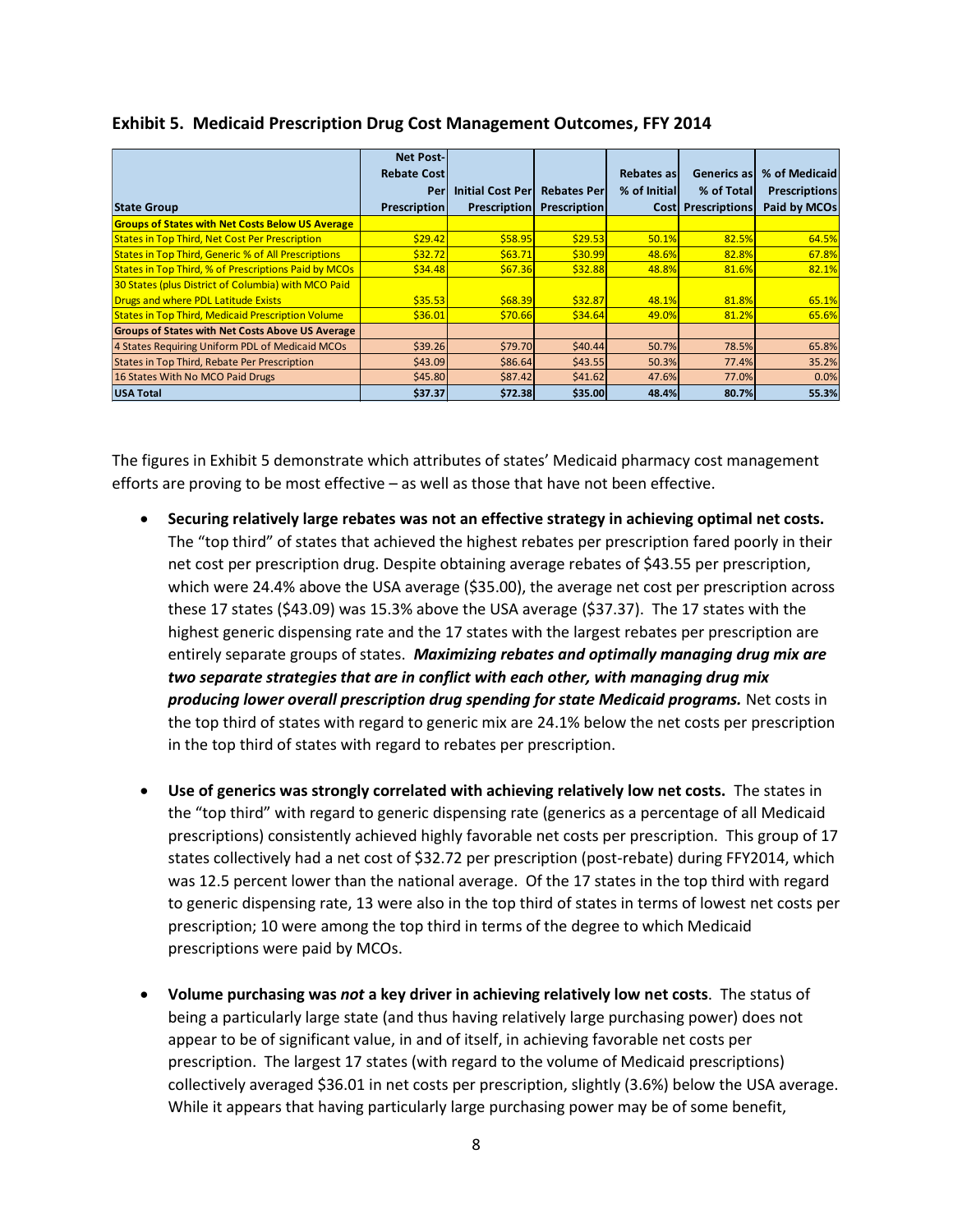leveraging purchasing power tends to be a **price-focused** strategy. As shown above with the rebates, this general approach is not as effective as managing the **mix of drugs** effectively – which smaller states appear to be equally positioned to do as larger states.

- **States with no MCO involvement in Medicaid drug purchasing experienced higher net costs per prescription**. Enlisting MCOs to manage the pharmacy benefit is clearly yielding favorable net costs per prescription. During 2014, ten states engaged in no MCO contracting and another six states used a pharmacy carve-out model within their capitated MCO program. Across these 16 states where 100% of Medicaid drugs were paid in the Medicaid fee-for-service setting, net costs per prescription were \$45.80, 22.5% above the USA average of \$37.37 and 27% above the net cost across the 34 states with at least some MCO-paid Medicaid prescriptions (\$36.08). Generics comprised 77.0% of Medicaid prescriptions across the 16 states with no MCO-paid drugs, versus 81.3% in the 34 states (plus the District of Columbia) using MCOs to some degree.<sup>2</sup>
- **States with MCO involvement that allow MCOs to have PDL latitude experienced lower net costs per prescription than the national average.** During FFY2014, collective net costs in the 30 states (plus the District of Columbia) where MCOs have PDL latitude were 10% below the net costs in the four states where the MCOs must work within a uniform PDL.
- **The four states requiring Medicaid MCOs to utilize uniform PDLs were collectively above the national average in net cost per prescription.** Florida, Kansas, Texas and West Virginia require MCOs to utilize a uniform statewide PDL. Average net costs per prescription across these states during FFY2014 were \$39.26, 5% above the USA total and 20% above the average net per prescription cost across the 17 states in the "top third" in terms of the generic dispensing rate.

### **C. Fiscal Impact Estimates of Changes to PDL Policy**

l

Louisiana's current PDL policy allows the MCOs to use a PDL independent from the state Medicaid PDL but requires the plans to collaboratively develop and use a single PDL for all their collective Bayou Health enrollees. We have modelled the impacts of a policy change that would remove the MCOs from shaping the PDL, requiring all the MCOs to utilize a PDL that is developed and maintained by the state. The projected impacts of this approach are unfavorable. *In summary, we estimate the annual increased Medicaid cost of moving to a state-administered UPL would be \$38.3 million in 2017 (which we assume to be the initial implementation year). At the current Federal match rate of 62.28%, \$14.4 million of these additional costs during 2017 would be Louisiana State Funds (i.e., paid by the state's taxpayers).*

<sup>&</sup>lt;sup>2</sup> The value of using the MCO carve-in approach was documented in detail in our April 2015 report, "Comparison of Medicaid Pharmacy Costs and Usage in Carve-In Versus Carve-Out States," sponsored by America's Health Insurance Plans (AHIP).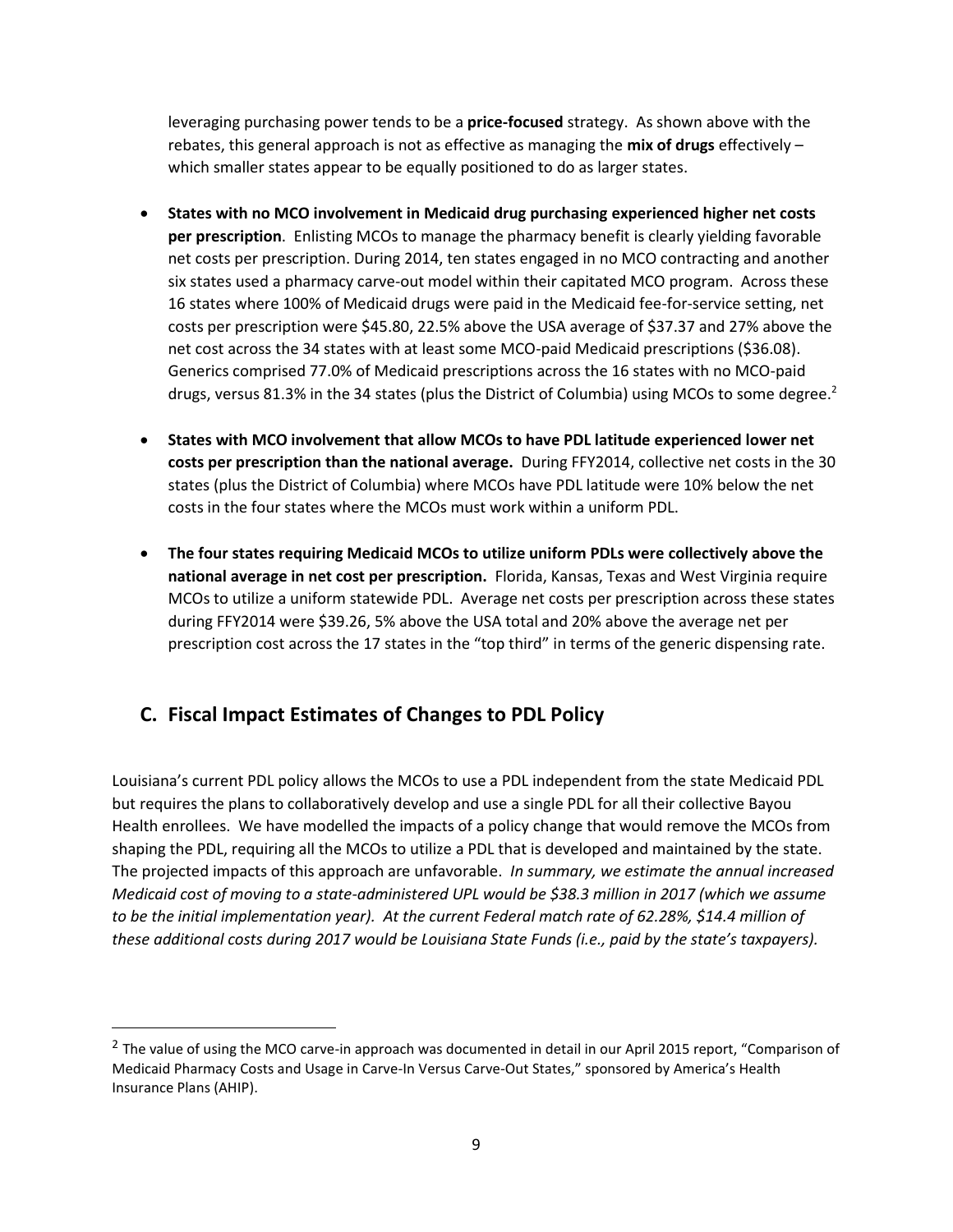The derivation of these impact estimates are presented in Exhibits 6-10. Exhibit 6 presents estimated costs through CY2020 under the current pharmacy benefits management structure – with the MCOs using a single, collaboratively established PDL, with the key derivation assumptions shown in the righthand column.

|                            | <b>FFY 2015</b> | CY2016        | <b>CY2017</b> | <b>CY2018</b> | CY2019        | <b>CY2020</b> | <b>Assumptions</b>                                                                                     |
|----------------------------|-----------------|---------------|---------------|---------------|---------------|---------------|--------------------------------------------------------------------------------------------------------|
|                            |                 |               |               |               |               |               |                                                                                                        |
| <b>Prescriptions</b>       |                 |               |               |               |               |               |                                                                                                        |
| Generic                    | 10.472.719      | 10,682,173    | 10,735,584    | 10,789,262    | 10,843,208    |               | 10,897,425 2% increase in 2016 to capture recent growth in MCO script volume, then 0.5 annual increase |
| <b>Brand</b>               | 2,451,443       | 2,241,989     | 2,188,578     | 2,134,900     | 2,080,954     | 2,026,737     | derived by subtracting constant total from generic estimate                                            |
| Total                      | 12,924,162      | 12,924,162    | 12,924,162    | 12,924,162    | 12,924,162    | 12,924,162    | no annual change assumed                                                                               |
| <b>Initial Amount Paid</b> |                 |               |               |               |               |               |                                                                                                        |
| Generic                    | \$246,938,396   | \$264,471,022 | \$276,425,112 | \$288,919,527 | \$301,978,690 | \$315,628,127 | 5% unit price growth assumed for 2016; 4% annual thereafter                                            |
| <b>Brand</b>               | \$635,769,574   | \$610,521,051 | \$619,815,680 | \$628,798,390 | \$637,425,800 | \$645,651,397 | 5% unit price growth assumed for 2016; 4% annual thereafter                                            |
| Total                      | \$882.707.970   | \$874,992,073 | \$896,240,792 | \$917,717,917 | \$939,404,490 | \$961,279,524 | sum of generic and brand components                                                                    |
| <b>Rebates</b>             |                 |               |               |               |               |               |                                                                                                        |
| Generic                    | \$32,101,991    | \$34,381,233  | \$35,935,265  | \$37,559,539  | \$39,257,230  | \$41,031,656  | 13% ACA rebate used throughout                                                                         |
| <b>Brand</b>               | \$353,069,713   | \$339,048,141 | \$344,209,841 | \$349,198,319 | \$353,989,485 | \$358,557,507 | 2015 average brand rebate (55.5%) used throughout                                                      |
| Total                      | \$385,171,704   | \$373,429,374 | \$380,145,106 | \$386,757,858 | \$393,246,714 | \$399,589,163 | sum of generic and brand components                                                                    |
| <b>Net Amount Paid</b>     |                 |               |               |               |               |               |                                                                                                        |
| Generic                    | \$214,836,404   | \$230.089.789 | \$240,489,848 | \$251,359,989 | \$262,721,460 | \$274,596,470 | subtract rebates from initial amount paid                                                              |
| <b>Brand</b>               | \$282,699,861   | \$271,472,910 | \$275,605,839 | \$279,600,070 | \$283,436,315 | \$287,093,891 | subtract rebates from initial amount paid                                                              |
| Total                      | \$497,536,266   | \$501,562,699 | \$516,095,687 | \$530,960,059 | \$546,157,775 | \$561,690,361 | subtract rebates from initial amount paid                                                              |

| Exhibit 6. Estimated Medicaid Prescription Drug Costs Under Current Policy Through CY2020 |  |  |  |
|-------------------------------------------------------------------------------------------|--|--|--|
|-------------------------------------------------------------------------------------------|--|--|--|

Exhibit 7 presents estimated average costs per prescription in Louisiana for brand and generics in each time period. On a pre-rebate basis, average costs per brand drug are 11 times higher than for generics. While much larger rebates apply to brand drugs (55.5% on average in Louisiana during FFY2015 versus 13% for generics), on a post-rebate basis the average cost per prescription in Louisiana's Medicaid program is still *six times* higher for brands than for generics. The size of this differential demonstrates the fiscal importance of utilizing lower cost therapies (between generic and brand, but also within brands and within generics) wherever it is clinically appropriate.

| <b>Exhibit 7. Estimated Medicaid Costs Per Prescription in Louisiana</b> |  |  |  |
|--------------------------------------------------------------------------|--|--|--|
|--------------------------------------------------------------------------|--|--|--|

| <b>Average Cost Per Rx, Pre-Rebate</b>       |                 |               |               |               |               |               |  |  |  |
|----------------------------------------------|-----------------|---------------|---------------|---------------|---------------|---------------|--|--|--|
|                                              | <b>FFY 2015</b> | <b>CY2016</b> | <b>CY2017</b> | <b>CY2018</b> | <b>CY2019</b> | <b>CY2020</b> |  |  |  |
| Generic                                      | \$23.58         | \$24.76       | \$25.75       | \$26.78       | \$27.85       | \$28.96       |  |  |  |
| <b>Brand</b>                                 | \$259.35        | \$272.31      | \$283.20      | \$294.53      | \$306.31      | \$318.57      |  |  |  |
| <b>Average Net Cost Per Rx (Post-Rebate)</b> |                 |               |               |               |               |               |  |  |  |
|                                              |                 |               |               |               |               |               |  |  |  |
|                                              | <b>FFY 2015</b> | <b>CY2016</b> | <b>CY2017</b> | <b>CY2018</b> | <b>CY2019</b> | <b>CY2020</b> |  |  |  |
| Generic                                      | \$20.51         | \$21.54       | \$22.40       | \$23.30       | \$24.23       | \$25.20       |  |  |  |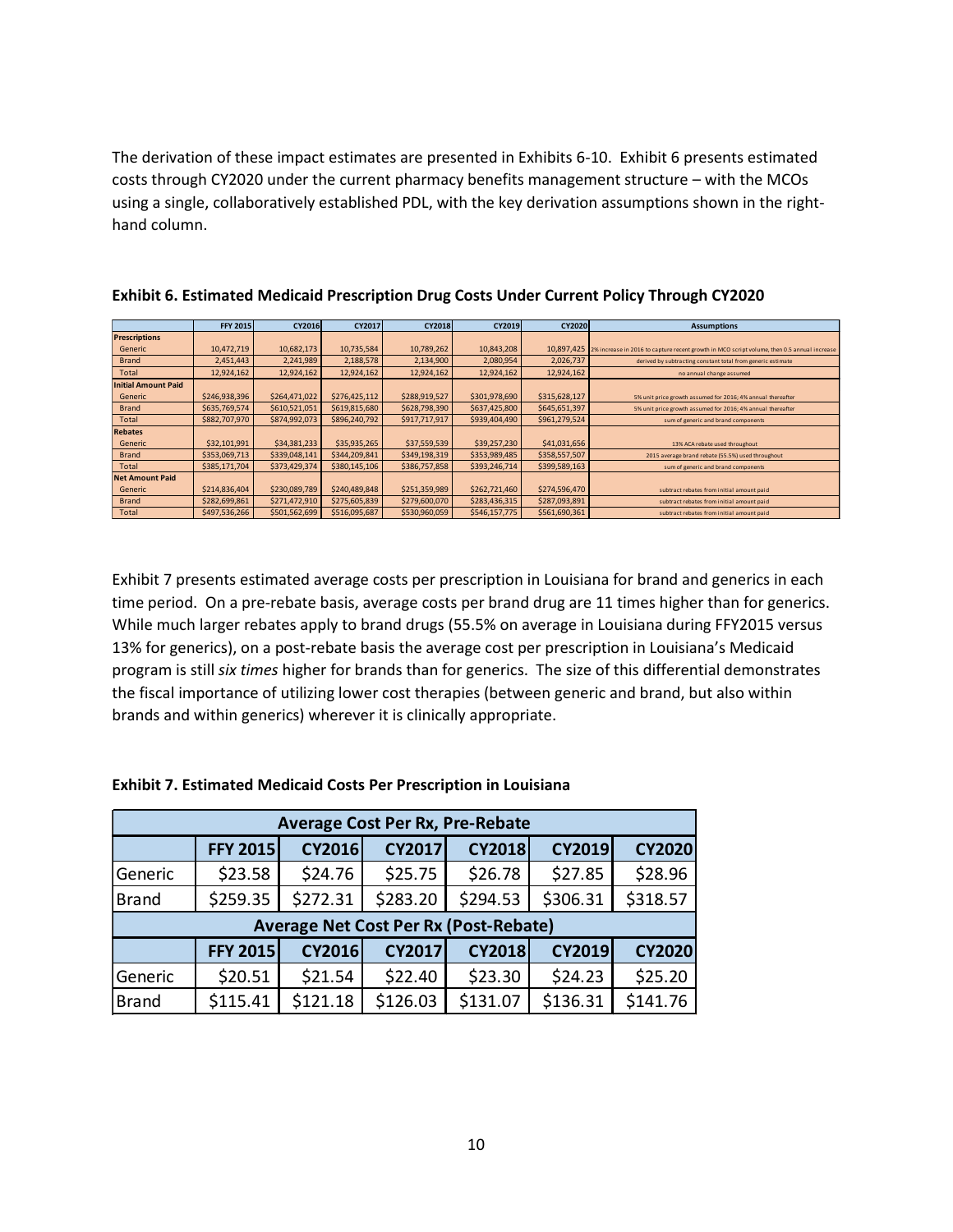We developed a set of factors to model the projected impacts of moving from the current program design to a state-administered PDL for all Bayou Health members' prescriptions. These impact factors are shown in Exhibit 8, with the derivation explanation provided in the right-hand column titled "Assumptions."

|                            | <b>CY2016</b> | <b>CY2017</b> | <b>CY2018</b> | <b>CY2019</b> | <b>CY2020</b> | <b>Assumptions</b>                        |
|----------------------------|---------------|---------------|---------------|---------------|---------------|-------------------------------------------|
| <b>Prescriptions</b>       |               |               |               |               |               |                                           |
|                            |               |               |               |               |               | 4% fewer generics assumed                 |
|                            |               |               |               |               |               | throughout; policy estimated to take      |
| <b>Generic</b>             | 1.00          | 0.96          | 0.96          | 0.96          | 0.96          | effect jan 2017                           |
|                            |               |               |               |               |               | derived by subtracting constant total     |
| <b>Brand</b>               | 1.00          | 1.20          | 1.20          | 1.21          | 1.22          | from generic estimate                     |
|                            |               |               |               |               |               | policy change not expected to impact      |
| <b>Total</b>               | 1.00          | 1.00          | 1.00          | 1.00          | 1.00          | overall volume                            |
| <b>Initial Amount Paid</b> |               |               |               |               |               |                                           |
|                            |               |               |               |               |               | 4% fewer generics assumed                 |
|                            |               |               |               |               |               | throughout; policy estimated to take      |
| <b>Generic</b>             | 1.00          | 0.96          | 0.96          | 0.96          | 0.96          | effect jan 2017                           |
|                            |               |               |               |               |               | derived by subtracting assumed            |
|                            |               |               |               |               |               | prescription volume change by             |
| <b>Brand</b>               | 1.00          | 1.20          | 1.20          | 1.21          | 1.22          | average brand price/rx                    |
| <b>Rebates</b>             |               |               |               |               |               |                                           |
|                            |               |               |               |               |               | applies 13% rebate to all generic initial |
| <b>Generic</b>             | 1.00          | 0.96          | 0.96          | 0.96          | 0.96          | amounts paid                              |
|                            |               |               |               |               |               | increases baseline brand rebates by       |
| <b>Brand</b>               | 1.00          | 1.21          | 1.22          | 1.23          |               | 1.23 1.5% for more supplemental rebates,  |

#### **Exhibit 8. Impact Factors of Moving to State-Administered PDL**

Exhibit 9 conveys the projected costs under a state-administered PDL, applying the impact factors in Exhibit 8 to the baseline current policy program's figures in Exhibit 6.

The cost impacts of moving to a State-administered PDL in Louisiana are derived by subtracting the baseline costs in Exhibit 6 by the projected costs shown in Exhibit 9. These results are conveyed in Exhibit 10. **Our analyses show that a policy change to a uniform, State-administered PDL will result in additional Medicaid costs of approximately \$40 million per year. The additional state fund cost (i.e., Louisiana taxpayer cost) of this change will be approximately \$15 million per year.** 

These additional costs will compound as the policy change remains in effect -- the right-hand column of Exhibit 10 projects that the four-year cost of the policy change (from 2017-2020) will be \$165 million in overall Medicaid spending and \$62 million in State funds.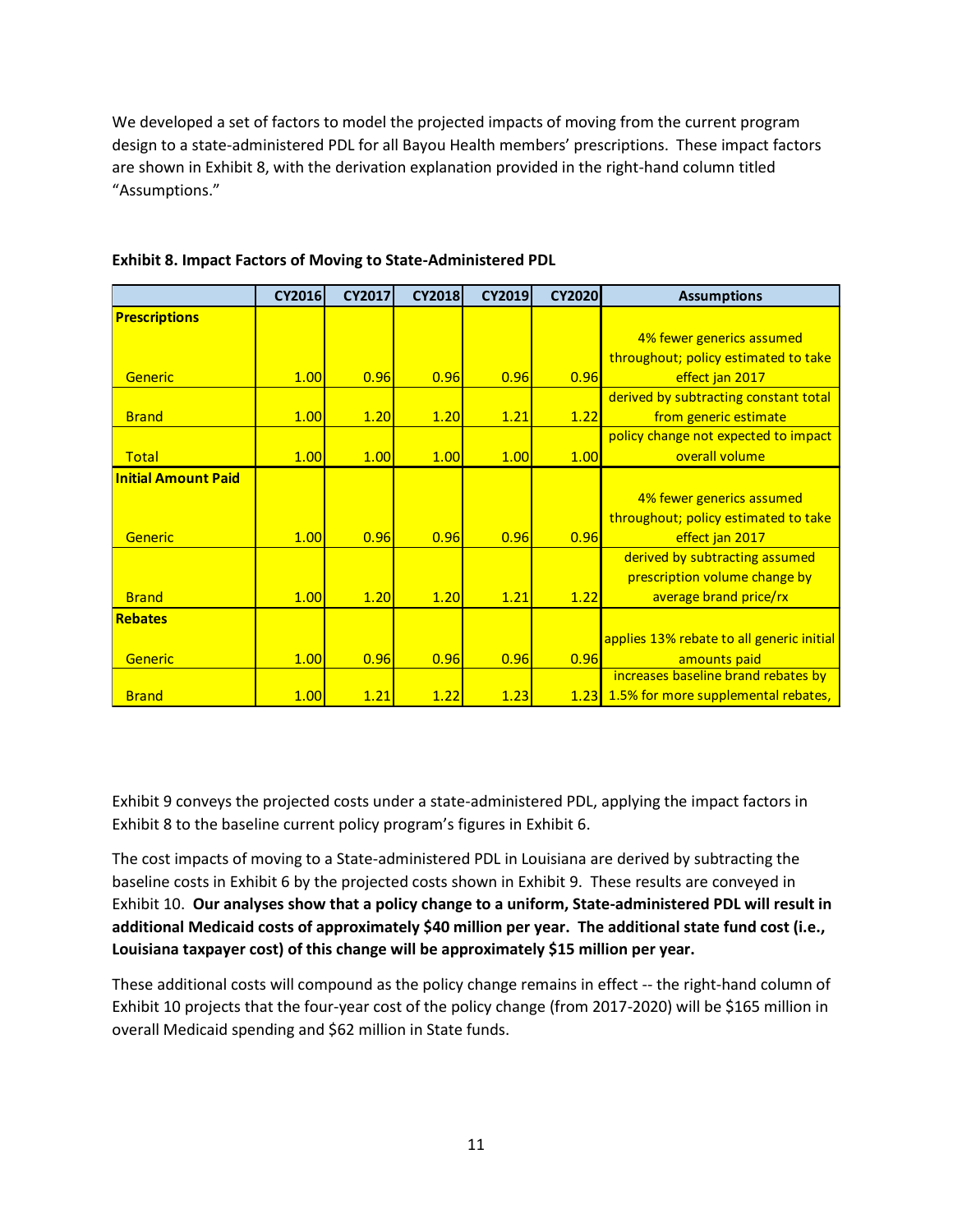|                            | CY2017          | <b>CY2018</b>   | <b>CY2019</b>   | <b>CY2020</b>   |
|----------------------------|-----------------|-----------------|-----------------|-----------------|
| <b>Prescriptions</b>       |                 |                 |                 |                 |
| Generic                    | 10,306,161      | 10,357,692      | 10,409,480      | 10,461,528      |
| <b>Brand</b>               | 2,618,001       | 2,566,470       | 2,514,682       | 2,462,634       |
| Total                      | 12,924,162      | 12,924,162      | 12,924,162      | 12,924,162      |
| <b>Initial Amount Paid</b> |                 |                 |                 |                 |
| Generic                    | \$265,368,108   | \$277,362,746   | \$289,899,542   | \$303,003,002   |
| <b>Brand</b>               | \$741,430,431   | \$755,910,127   | \$770,282,988   | \$784,513,730   |
| Total                      | \$1,006,798,539 | \$1,033,272,874 | \$1,060,182,530 | \$1,087,516,732 |
| <b>Rebates</b>             |                 |                 |                 |                 |
| Generic                    | \$34,497,854    | \$36,057,157    | \$37,686,940    | \$39,390,390    |
| <b>Brand</b>               | \$417,923,867   | \$426,085,672   | \$434,187,256   | \$442,208,733   |
| <b>Total</b>               | \$452,421,721   | \$462,142,829   | \$471,874,197   | \$481,599,123   |
| <b>Net Amount Paid</b>     |                 |                 |                 |                 |
| Generic                    | \$230,870,254   | \$241,305,589   | \$252,212,602   | \$263,612,611   |
| <b>Brand</b>               | \$323,506,564   | \$329,824,456   | \$336,095,731   | \$342,304,997   |
| <b>Total</b>               | \$554,376,818   | \$571,130,045   | \$588,308,333   | \$605,917,609   |

**Exhibit 9. Projected Usage and Costs Under a State-Administered PDL**

**Exhibit 10. Net Cost Impacts of Switching to a State-Administered PDL**

|                                                    |  |               |               |               |               | <b>Four Year Total,</b> |
|----------------------------------------------------|--|---------------|---------------|---------------|---------------|-------------------------|
|                                                    |  | <b>CY2017</b> | <b>CY2018</b> | <b>CY2019</b> | <b>CY2020</b> | 2017-2020               |
| Net Cost, Current Design                           |  | \$516,095,687 | \$530,960,059 | \$546,157,775 | \$561,690,361 | \$2,154,903,882         |
| Net Cost, Switch to State-Administered PDL         |  | \$554,376,818 | \$571,130,045 | \$588,308,333 | \$605,917,609 | \$2,319,732,805         |
| Additional Medicaid Cost of State-Administered PDL |  | \$38,281.131  | \$40.169.986  | \$42,150,558  | \$44,227,248  | \$164,828,923           |
| Louisiana Taxpayer Cost (at 62.28% Federal Match)  |  | \$14,439,643  | \$15,152,119  | \$15,899,190  | \$16,682,518  | \$62,173,470            |
| Additional Cost as % of Current Policy Approach    |  | 7.4%          | 7.6%          | 7.7%          | 7.9%          | 7.6%                    |

Note that our fiscal forecasts did not model the implementation of Medicaid expansion in Louisiana. If Medicaid expansion is implemented, the overall Medicaid savings of retaining the MCO-administered UPL (versus a state-administered UPL) would increase substantially. However, the State Fund savings would increase only slightly under Medicaid expansion given the predominant Federal contribution to the expansion population's costs. The Federal government currently pays 100% of medical costs for the expansion population (in those states that have implemented expansion). In Louisiana, the Federal Government would contribute 95% of the expansion population's medical costs as of October 2016, with this contribution decreasing in each subsequent year but never falling below 90%.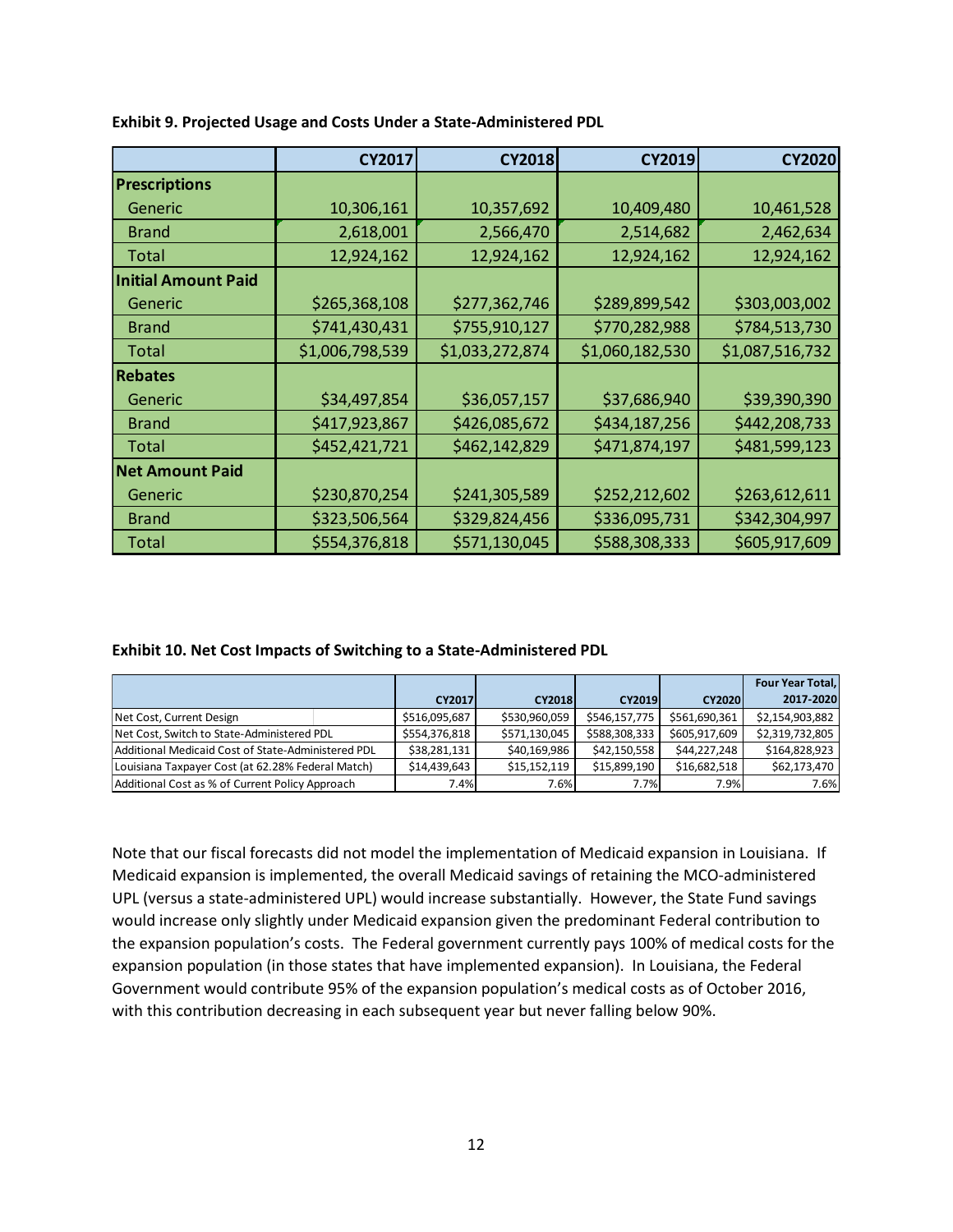# **III. Therapeutic Class Level Analyses**

We grouped all NDC codes into one of approximately 300 therapeutic classes to conduct comparative analyses within each class. To simplify the volume of information, we focused on the 20 therapeutic classes with the largest overall prescription volume in Louisiana's Medicaid program during 2015. These 20 therapeutic classes collectively represented 49% of Louisiana's Medicaid prescriptions during the most recent available calendar quarter (July-September, 2015) and 35% of Louisiana's pre-rebate Medicaid spending. Our analyses are summarized in Exhibit 12 for each of these 20 high-volume therapeutic classes.

Louisiana's average cost per Medicaid prescription for MCO-paid prescriptions was compared with corresponding fee-for-service (FFS) paid prescriptions for Q3 2015 in each class in the left-hand columns of Exhibit 12. In 17 of the 20 classes, the average cost per prescription was lower in the MCO setting than in FFS. Collectively across the 20 therapeutic classes, the average cost per MCO prescription was 29% below the FFS average.

|                                         | <b>Cost Per Prescription</b> |            |        | <b>Generic Percent of Prescriptions</b> |            |                     |
|-----------------------------------------|------------------------------|------------|--------|-----------------------------------------|------------|---------------------|
|                                         | Q3 2015                      |            |        | Q3 2015                                 |            |                     |
|                                         |                              |            |        |                                         |            | <b>MCO</b>          |
|                                         |                              |            |        |                                         |            | Percentage          |
|                                         |                              |            |        |                                         |            | Point               |
|                                         |                              |            | MCO%   |                                         |            | <b>Differential</b> |
| <b>Therapeutic Class</b>                | <b>MCO</b>                   | <b>FFS</b> | of FFS | <b>MCO</b>                              | <b>FFS</b> | <b>Versus FFS</b>   |
| <b>CNS</b> stimulants                   | \$169                        | \$195      | 87%    | 32%                                     | 23%        | 9%                  |
| Antihistamines                          | \$9                          | \$14       | 67%    | 100%                                    | 100%       | 0%                  |
| Narcotic analgesic combinations         | \$35                         | \$26       | 134%   | 95%                                     | 99%        | $-5%$               |
| Aminopenicillins                        | \$10                         | \$15       | 69%    | 94%                                     | 96%        | $-2%$               |
| Nonsteroidal anti-inflammatory agents   | \$11                         | \$12       | 90%    | 99%                                     | 99%        | 0%                  |
| Adrenergic bronchodilators              | \$71                         | \$49       | 143%   | 36%                                     | 64%        | $-28%$              |
| Glucocorticoids                         | \$10                         | \$14       | 69%    | 97%                                     | 92%        | 5%                  |
| Selective serotonin reuptake inhibitors | \$9                          | \$29       | 31%    | 91%                                     | 81%        | 10%                 |
| Atypical antipsychotics                 | \$186                        | \$156      | 119%   | 80%                                     | 81%        | $-1%$               |
| Contraceptives                          | \$61                         | \$71       | 86%    | 47%                                     | 42%        | 5%                  |
| <b>Macrolides</b>                       | \$22                         | \$24       | 89%    | 58%                                     | 55%        | 3%                  |
| Antiadrenergic agents, centrally acting | \$26                         | \$33       | 80%    | 100%                                    | 95%        | 5%                  |
| <b>Topical steroids</b>                 | \$20                         | \$40       | 50%    | 98%                                     | 97%        | 1%                  |
| Narcotic analgesics                     | \$22                         | \$34       | 65%    | 90%                                     | 81%        | 9%                  |
| Inhaled corticosteroids                 | \$59                         | \$120      | 49%    | 76%                                     | 66%        | 10%                 |
| <b>Statins</b>                          | \$18                         | \$34       | 52%    | 91%                                     | 87%        | 3%                  |
| Leukotriene modifiers                   | \$15                         | \$18       | 84%    | 99%                                     | 99%        | 0%                  |
| Skeletal muscle relaxants               | \$11                         | \$50       | 21%    | 100%                                    | 95%        | 5%                  |
| 5HT3 receptor antagonists               | \$15                         | \$17       | 84%    | 99%                                     | 96%        | 3%                  |
| Proton pump inhibitors                  | \$23                         | \$74       | 31%    | 93%                                     | 74%        | 19%                 |
| <b>Total, Top 20 Classes</b>            | \$46                         | \$65       | 71%    | 81%                                     | 75%        | 6%                  |

#### **Exhibit 12. Average Cost Per Prescription Within Highest-Volume Therapeutic Classes, Q3 2015**